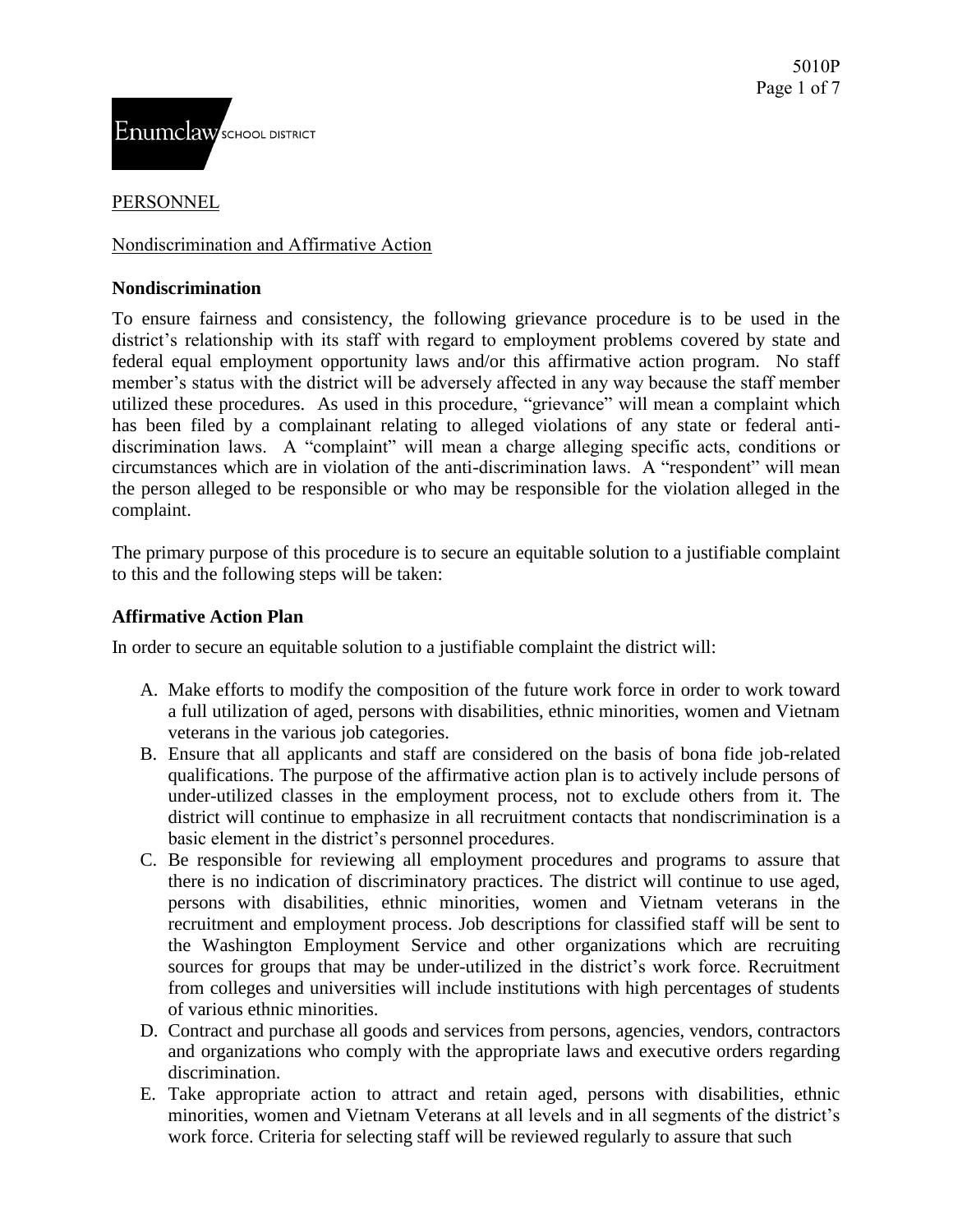statements relate directly to the requirements for specific positions. However, pursuant to state law there will be no preferential employment practices based on race or gender.

F. Upgrade present staff by providing management development training to assure that individuals of under-utilized groups are prepared for positions of new and increased responsibility.

Implementation of the affirmative action plan will be the responsibility of the superintendent. Administrators will assist in the attainment of the established goals and purposes of this affirmative action plan.

### **Dissemination**

The district will disseminate information concerning employment and developments under the affirmative action plan on a planned basis to assist in achieving the goals set forth in this plan. Affirmative action information will be disseminated by:

- A. Posting and distributing such information to staff, school libraries and offices;
- B. Publicizing such information in district newsletters;
- C. Conducting meetings with administrative staff to explain the intent and advantages of the policy and plan;
- D. Conducting faculty meetings and meetings with classified staff;
- E. Informing appropriate and interested recruiting and hiring sources; and
- F. Informing all representative staff groups in the district.

# **Internal Audit and Monitoring System**

The superintendent's office, in compliance with WAC 162-12, Pre-employment Inquiry Guide, will record by age, race, sex and other protected groups applicant flow, new hires, promotions, transfer requests, transfers, administrative internships and terminations. An analysis will be made of the internal and external work force availability of aged, persons without disabilities, ethnic minorities and women.

The district will evaluate the effectiveness of the nondiscrimination and affirmative action program and report its status to the board semiannually. Such reports may include recommendations for changes in the affirmative action program goals. The overall responsibility for monitoring and auditing this policy is assigned to the district office. The duties include:

- A. Analysis of the categories of employment in relation to affirmative action goals;
- B. Analysis of work force data and applicant flow;
- C. Maintaining records relative to affirmative action information;
- D. Preparation of semiannual reports of progress toward the goals and recommended changes required to maintain the vitality of the program;
- E. Identifying in a written report to the superintendent any employment practice or policy that is discriminatory or that does not meet the requirements of the affirmative action program; and
- F. Keeping the superintendent advised of the progress in implementing the goals and procedures of this affirmative action program.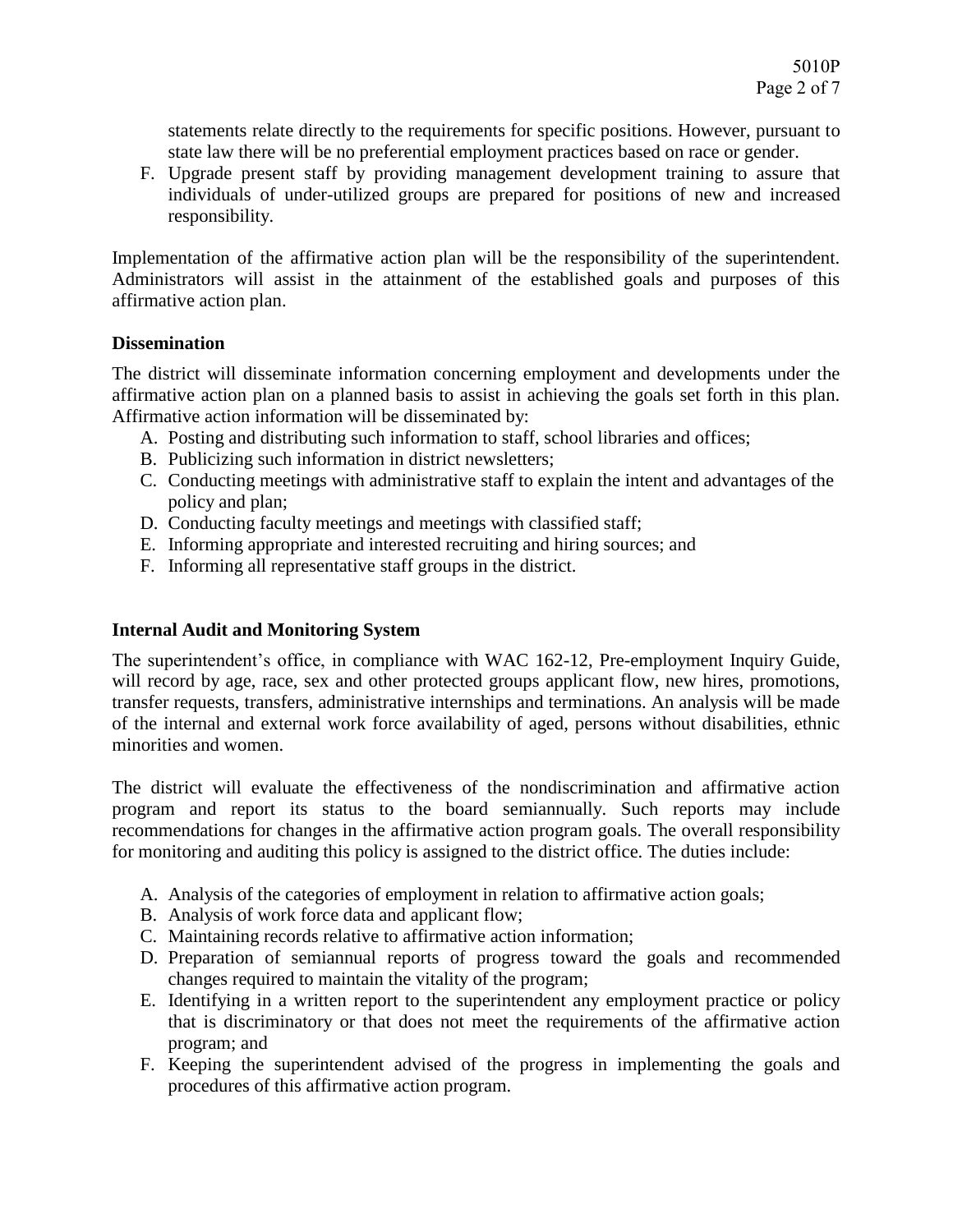#### **Grievance Procedure**

To ensure fairness and consistency, the following review procedures are to be used in the district's relationship with its staff with regard to employment problems covered by state and federal equal employment opportunity laws and/or this affirmative action program. No staff member's status with the district will be adversely affected in any way because the staff member utilized these procedures.

- A. "**Grievance"** means a complaint which has been filed by an employee relating to alleged violations of any state or federal anti-discrimination laws.
- B. "**Complaint"** means a written charge alleging specific acts, conditions or circumstances, which are in violation of the anti-discrimination laws. The time period for filing a complaint is one year from the date of the occurrence that is the subject matter of the complaint. However, a complaint filing deadline may not be imposed if the complainant was prevented from filing due to: 1) Specific misrepresentations by the district that it had resolved the problem forming the basis of the complaint; or 2) Withholding of information that the district was required to provide under WAC 392-190-065 or WAC 392-190-005. Complaints may be submitted by mail, fax, e-mail or hand-delivery to any district, school or to the district compliance officer responsible for investigating discrimination complaints. Any district employee who receives a complaint that meets these criteria will promptly notify the compliance officer.
- C. "**Respondent"** means the person alleged to be responsible or who may be responsible for the violation alleged in the complaint.

The primary purpose of this procedure is to secure an equitable solution to a justifiable complaint. To this end, specific steps will be taken. The district is prohibited by law from intimidating, threatening, coercing or discriminating against any individual for the purpose of interfering with their right to file a grievance under this procedure and from retaliating against an individual for filing such a grievance.

#### A. **Informal Process for Resolution**

When a staff member has an employment problem concerning equal employment opportunity, he/she will discuss the problem with the immediate supervisor, personnel director or superintendent within 60 days of the circumstances which gave rise to the problem. The staff member may also ask the compliance officer to participate in the informal review procedure. It is intended that the informal discussion will resolve the issue. If the staff member feels he/she cannot approach the supervisor because of the supervisor's involvement in the alleged discrimination, the staff member may directly contact the compliance officer before pursuing formal procedures. If the discussion with the officer or immediate supervisor does not resolve the issue the staff member may proceed to the formal review procedures. During the course of the informal process, the district will notify complainant of their right to file a formal complaint.

#### B. **Formal Process for Resolution**

# **Level One: Complaint to District**

The complaint must set forth the specific acts, conditions, or circumstances alleged to be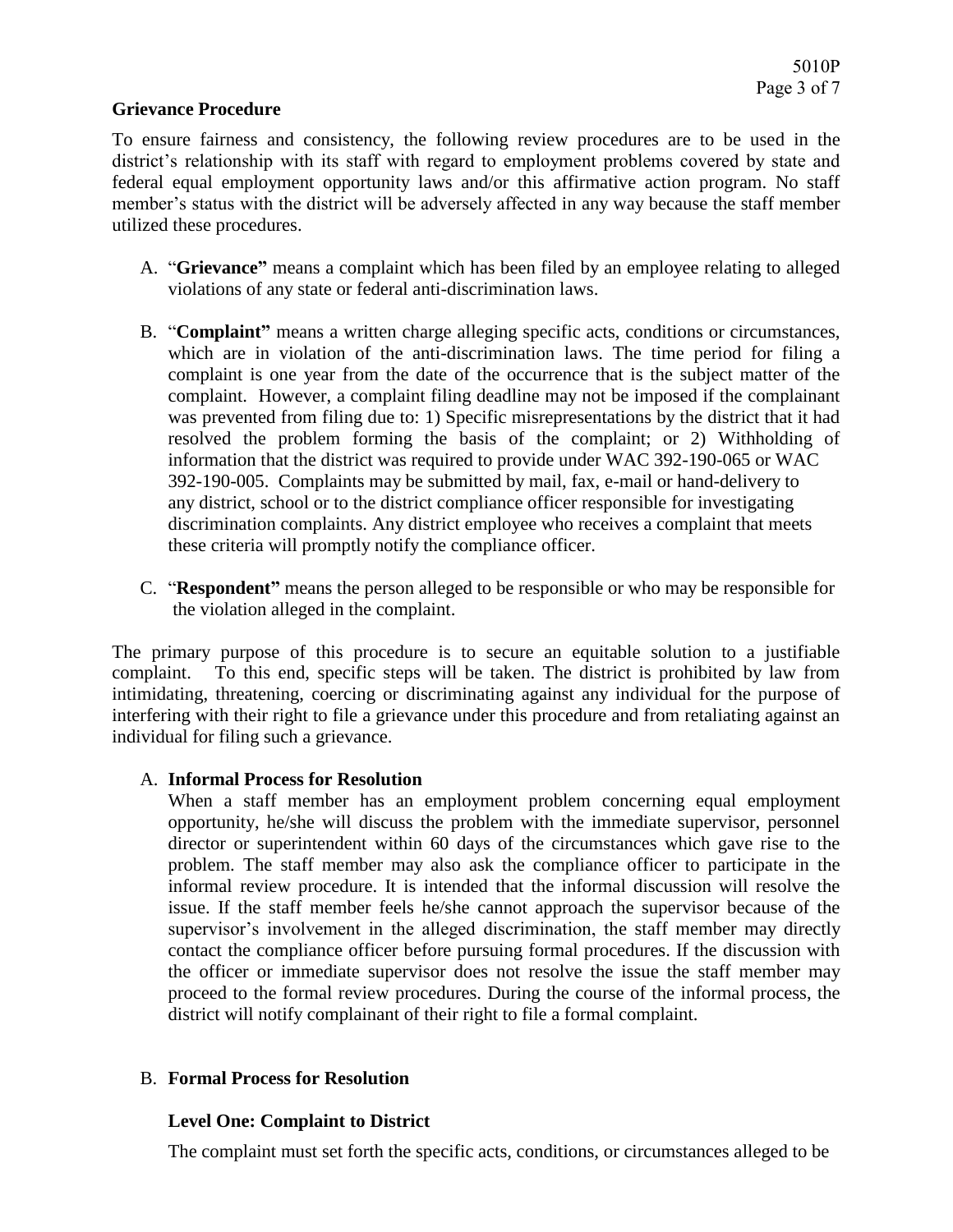in violation. Upon receipt of a complaint, the compliance officer will provide the complainant a copy of this procedure. The compliance officer will investigate the allegations within 30 calendar days. The school district and complainant may agree to resolve the complaint in lieu of an investigation. The officer will provide the superintendent with a full written report of the complaint and the results of the investigation.

The superintendent or designee will respond to the complainant with a written decision as expeditiously as possible, but in no event later than 30 calendar days following receipt of the written complaint, unless otherwise agreed to by the complainant or if exceptional circumstances related to the complaint require an extension of the time limit. In the event an extension is needed, the district will notify the complainant in writing of the reason for the extension and the anticipated response date. At the time the district responds to the complainant, the district must send a copy of the response to the office of the superintendent of public instruction.

The decision of the superintendent or designee will include: 1) a summary of the results of the investigation; 2) whether the district has failed to comply with anti-discrimination laws; 3) if non-compliance is found, corrective measures the district deems necessary to correct it; and 4) notice of the complainant's right to appeal to the school board and the necessary filing information. The superintendent's or designee's response will be provided in a language the complainant can understand and may require language assistance for complainants with limited English proficiency in accordance with Title VI of the Civil Rights Act of 1964.

Any corrective measures deemed necessary will be instituted as expeditiously as possible, but in no event later than 30 calendar days following the superintendent's mailing of a written response to the complaining party unless otherwise agreed to by the complainant.

# **Level Two - Appeal to Board of Directors**

If a complainant disagrees with the superintendent's or designee's written decision, , the complainant may file a written notice of appeal with the secretary of the board within ten (10)calendar days following the date upon which the complainant received the response.

The board will schedule a hearing to commence by the twentieth (20) calendar day following the filing of the written notice of appeal unless otherwise agreed to by the complainant and the superintendent or for good cause. Both parties will be allowed to present such witnesses and testimony as the board deems relevant and material. Unless otherwise agreed to by the complainant, the board will render a written decision within thirty (30) calendar days following the filing of the notice of appeal and provide the complainant with a copy of the decision. The decision of the board will be provided in a language the complainant can understand, which may require language assistance for complainants with limited English proficiency in accordance with Title VI of the Civil Rights Act. The decision will include notice of the complainant's right to appeal to the superintendent of public instruction and will identify where and to whom the appeal must be filed. The district will send a copy of the appeal decision to the office of the superintendent of public instruction.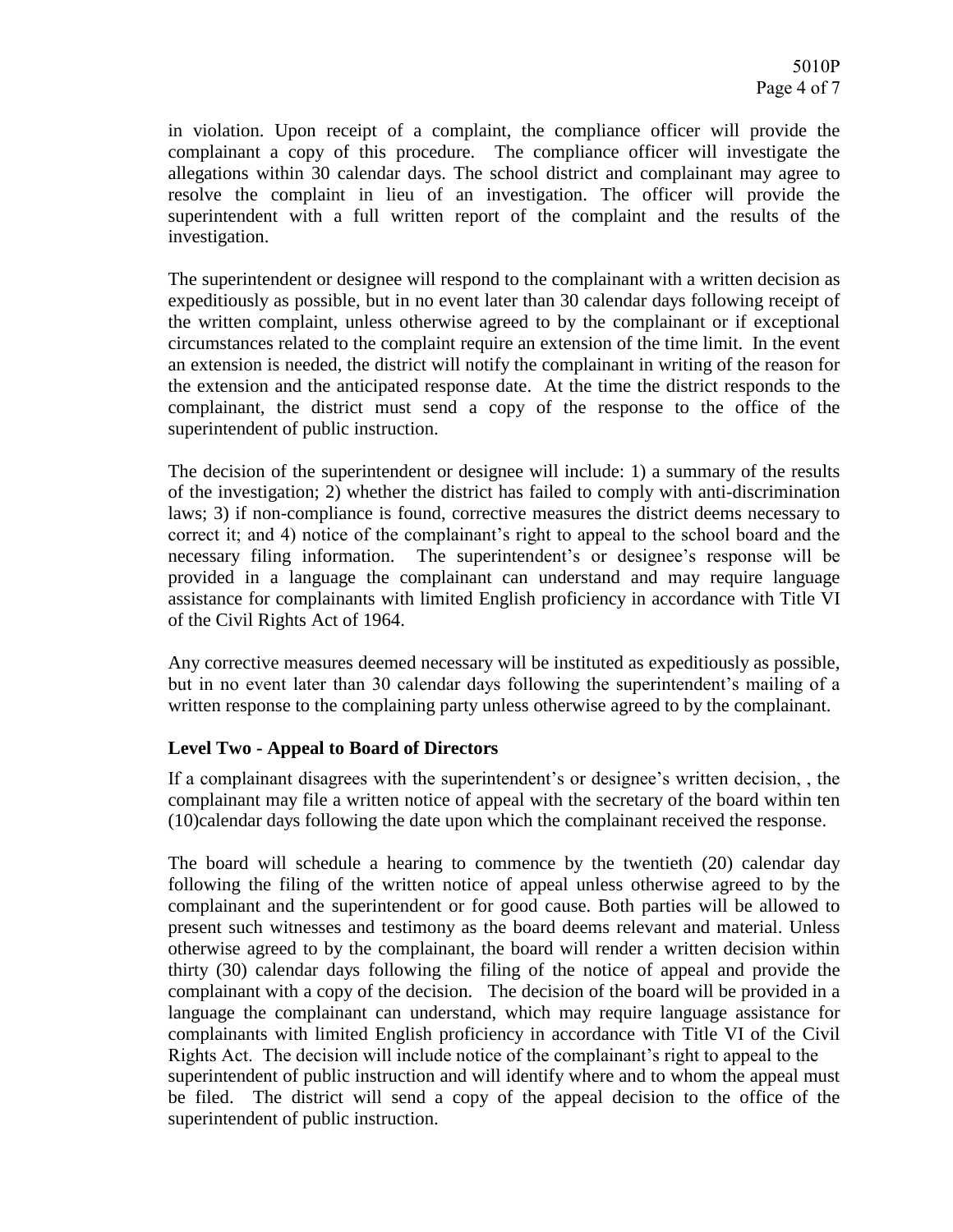### **Level Three - Complaint to the Superintendent of Public Instruction**

If a complainant disagrees with the decision of the board of directors, or if the district fails to comply with this procedure, the complainant may file a complaint with the superintendent of public instruction.

- 1. A complaint must be received by the Superintendent of Public Instruction on or before the twentieth (20) calendar day following the date upon which the complainant received written notice of the board of directors' decision, unless the Superintendent of Public Instruction grants an extension for good cause Complaints may be submitted by mail, fax, electronic mail, or hand delivery.
- 2. A complaint must be in writing and include: 1) A description of the specific acts, conditions or circumstances alleged to violate applicable anti-discrimination laws; 2) The name and contact information, including address, of the complainant; 3) The name and address of the district subject to the complaint; 4) A copy of the district's complaint and appeal decision, if any; and 5) A proposed resolution of the complaint or relief requested. If the allegations regard a specific student, the complaint must also include the name and address of the student, or in the case of a homeless child or youth, contact information.
- 3. Upon receipt of a complaint, the Office of the Superintendent of Public Instruction may initiate an investigation, which may include conducting an independent on-site review. OSPI may also investigate additional issues related to the complaint that were not included in the initial complaint or appeal to the superintendent or board. Following the investigation, OSPI will make an independent determination as to whether the district has failed to comply with RCW 28A.642.010 or Chapter 392-190, WAC and will issue a written decision to the complainant and the district that addresses each allegation in the complaint and any other noncompliance issues it has identified. The written decision will include corrective actions deemed necessary to correct noncompliance and documentation the district must provide to demonstrate that corrective action has been completed.

All corrective actions must be completed within the timelines established by OSPI in the written decision unless OSPI grants an extension. If timely compliance is not achieved, OSPI may take action including but not limited to referring the district to appropriate state or federal agencies empowered to order compliance.

A complaint may be resolved at any time when, before the completion of the investigation, the district voluntarily agrees to resolve the complaint. OSPI may provide technical assistance and dispute resolution methods to resolve a complaint.

# **Level Four - Administrative Hearing**

A complainant or school district that desires to appeal the written decision of the Office of the Superintendent of Public Instruction may file a written notice of appeal with OSPI within thirty (30) calendar days following the date of receipt of that office's written decision. OSPI will conduct a formal administrative hearing in conformance with the Administrative Procedures Act, Chapter 34.05, RCW.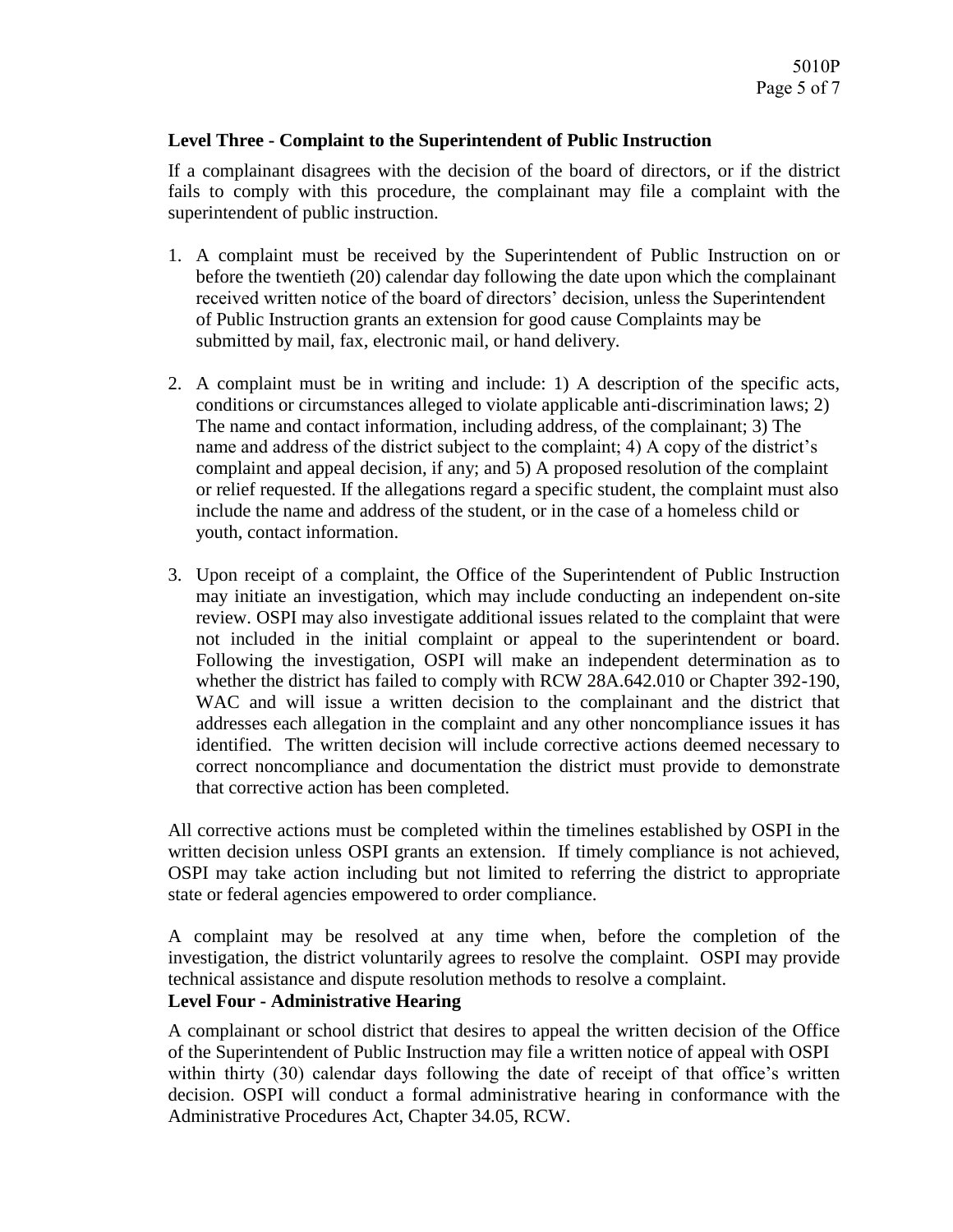### C**. Mediation**

At any time during the discrimination complaint procedure set forth in WAC 392-190- 065 through 392-190-075, a district may, at its own expense, offer mediation. The complainant and the district may agree to extend the discrimination complaint process deadlines in order to pursue mediation.

The purpose of mediation is to provide both the complainant and the district an opportunity to resolve disputes and reach a mutually acceptable agreement through the use of an impartial mediator. Mediation must be voluntary and requires the mutual agreement of both parties. It may be terminated by either party at any time during the mediation process. It may not be sued to deny or delay a complainant's right to utilize the complaint procedures.

Mediation must be conducted by a qualified and impartial mediator who may not:

1) Be an employee of any school district, public charter school, or other public or private agency that is providing education related services to a student who is the subject of the complaint being mediated; or 2) Have a personal or professional conflict of interest. A mediator is not considered an employee of the district or charter school or other public or private agency solely because he or she serves as a mediator.

If the parties reach agreement through mediation, they may execute a legally binding agreement that sets forth the resolution and states that all discussions that occurred during the course of mediation will remain confidential and may not be used as evidence in any subsequent complaint, due process hearing or civil proceeding. The agreement must be signed by the complainant and a district representative who has authority to bind the district.

#### D. **Preservation of Records**

The files containing copies of all correspondence relative to each complaint communicated to the district and the disposition, including any corrective measures instituted by the district, will be retained in the office of the district compliance officer for a period of 6 years.

#### **Resources**

- 1. **District Contact** Director of Human Relations,
- 2. **State Contacts**

Superintendent of Public Instruction Equity and Civil Rights Office P.O. Box 47200 Olympia, WA 98504-7200 360.725.6162

Washington State Human Rights Commission 711 South Capitol Way, Suite 402 P.O. Box 42490 Olympia, WA 98504-2490 360.753.6770